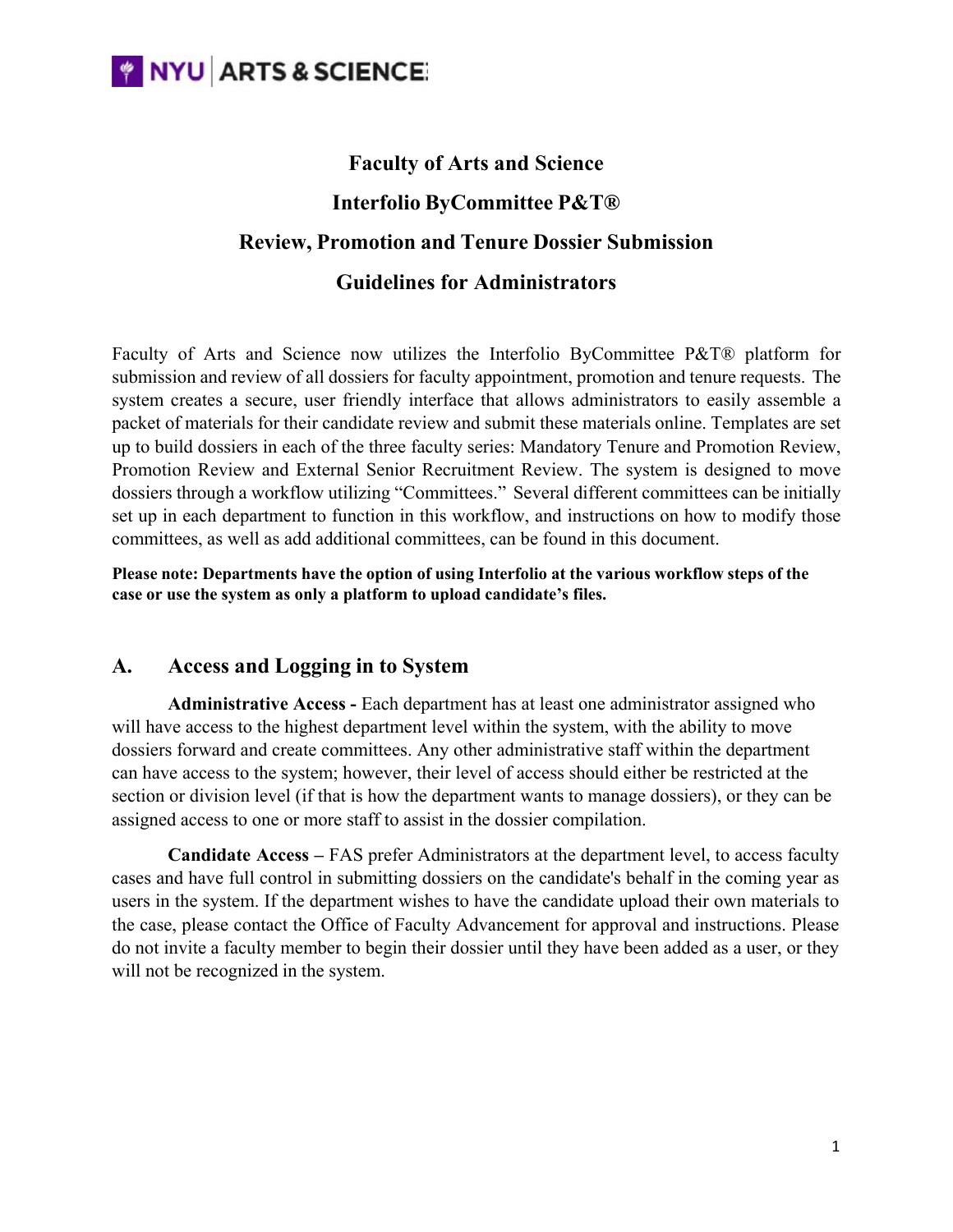

**Logging in to Interfolio ByCommittee P&T -** All administrative users can access ByCommittee P&T through the Interfolio log-in page. You may sign in using NYU's Global Home portal log-in and search for "Interfolio Applicant Tracking System."

|                                                         | <b>Global Home</b>                                                                                                                                    | <b>Interfolio Applicant Tracking System</b> | Q |
|---------------------------------------------------------|-------------------------------------------------------------------------------------------------------------------------------------------------------|---------------------------------------------|---|
|                                                         | PEOPLE                                                                                                                                                |                                             |   |
| <b>SERVICES</b>                                         |                                                                                                                                                       |                                             |   |
| <b>Favorites</b>                                        | 1 SEARCH RESULT(S) found for "Interfolio"                                                                                                             |                                             |   |
| <b>Academics</b>                                        | <b>Interfolio Applicant</b><br><b>Tracking System</b><br>The Interfolio Applicant Tracking System is used                                             |                                             |   |
| Work                                                    | to manage faculty recruitment for academic<br>positions and for faculty review processes, such as<br>promotion and tenure. Interfolio is available to |                                             |   |
| Research                                                | school and department administrators and faculty<br>reviewers.                                                                                        |                                             |   |
| <b>NYU Life</b>                                         | GO<br>0.0.0                                                                                                                                           |                                             |   |
| About Global Home<br><b>Tips and Getting</b><br>Started |                                                                                                                                                       |                                             |   |
| Tutorial                                                |                                                                                                                                                       |                                             |   |
| Feedback<br><b>IT Service Desk</b>                      |                                                                                                                                                       |                                             |   |

Copyright 1999-2016 New York University

## **OR**

The URL for Interfolio is: https://account.interfolio.com/login . Click on "Sign in with Partner Institution" and then choose "New York University" from the drop-down list, and click "Sign In." This will take you to the NYU Portal, where you will provide your NYU credentials.

\*\*Users with Non-University Email Accounts – Users with non-NYU email accounts will need to create an Interfolio account and log in directly on the welcome screen without going through the partner institution. Please ensure that they have already been set up as a user in the system so that they are not asked to pay for an Interfolio account.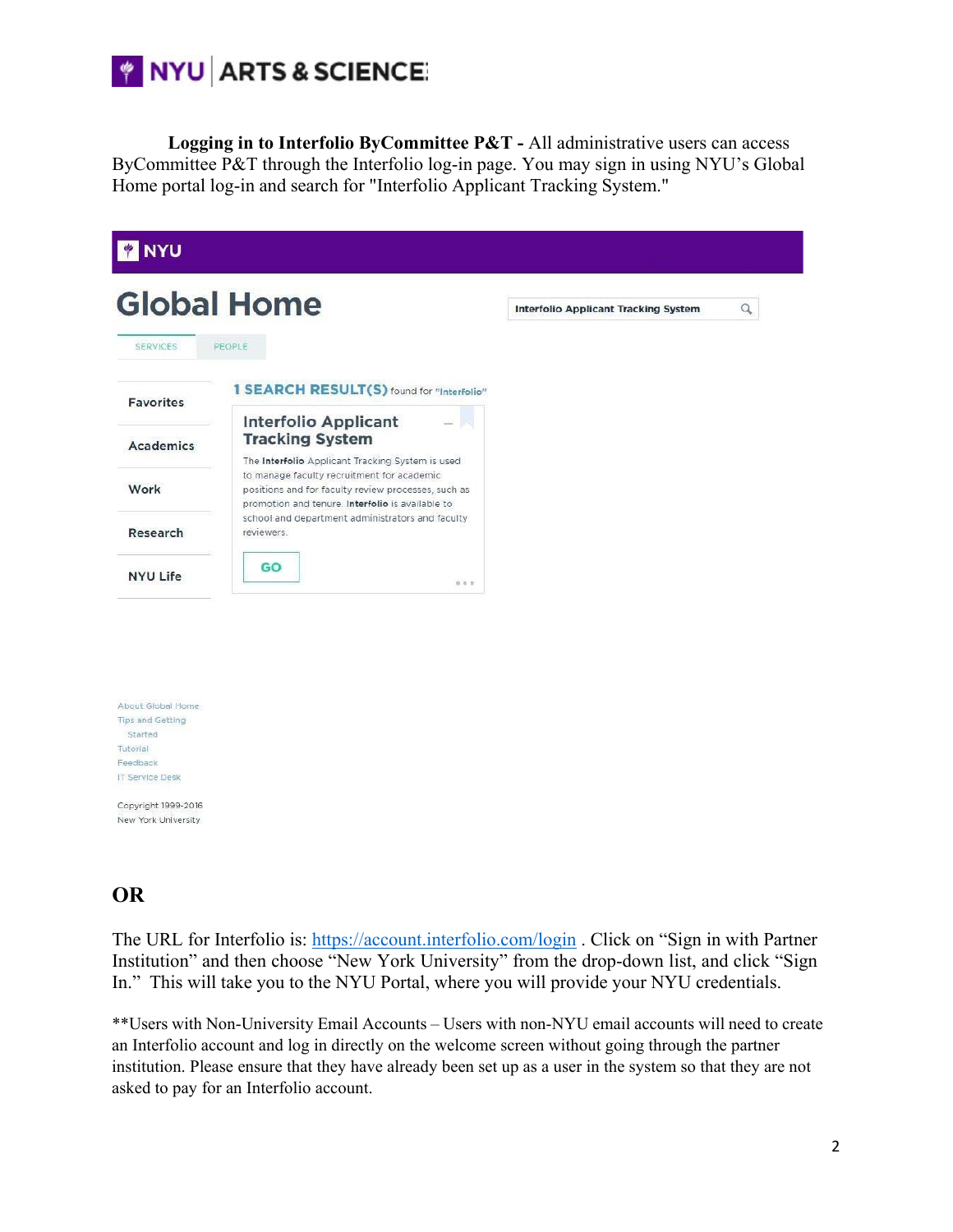



#### **Please note:**

1. Interfolio works best with Google Chrome as your Web Browser. The latest version of Internet Explorer, Mozilla Firefox, Safari also supported, but may have more glitches. For best functionality, keep your browser up to date.

- 2. If things look funky on your screen- try clearing your cache.
- 3. Document formatting/size/bookmark issues: try smallpdf.com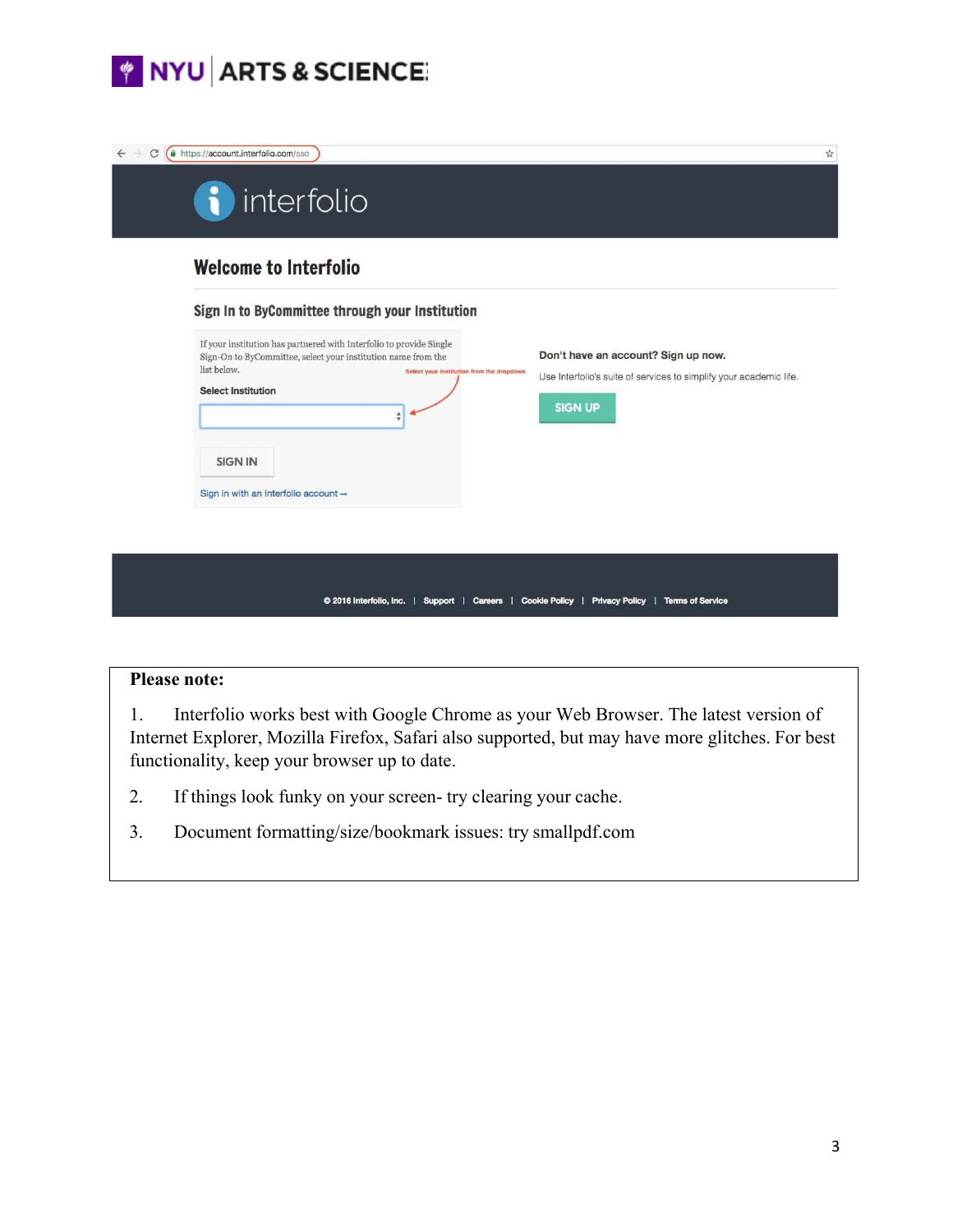

| All users should see this box:                            |                                  |          |
|-----------------------------------------------------------|----------------------------------|----------|
| ψ<br>$\boldsymbol{\mathsf{x}}$                            | <b>NEW YORK UNIVERSITY</b>       | Petal We |
| $\wedge$<br>Home<br>Faculty Search                        | Welcome back, Petal Wellington   |          |
| Positions<br>Administration                               | Your Action Items                |          |
| Reports<br>Users & Groups                                 | Your Files Are Ready to Download |          |
| Review, Promotion and Tenure<br>Cases                     |                                  |          |
| Templates<br>Administration<br>Reports                    |                                  |          |
| Users & Groups                                            |                                  |          |
|                                                           |                                  |          |
| $\bigcirc$<br>@ 2018 Interfolio, Inc.<br>Program Policies |                                  |          |

Click "Cases" under Review, Promotion and Tenure to access the system and view the case/s under review you're your deparmtent.

### **B. Dossier Templates**

Templates are only created by Office of Faculty Advancement. There are only three templates for Promotion and Tenure Reviews: Mandatory Tenure; Promotion Only and Immediate Tenure. Candidate documentation requirements can be customized and department administrators have the ability to add or delete sections not applicable to the case. Case review steps create workflows for each case. Department administrators have the ability to move a case forward and backward as needed.

### **C. Managing Departmental Committees**

Administrators can create and manage departmental committees in the workflow. The following committee placeholders were set up for each department:

1. Department Review - This is the first step in the workflow. The Administrator assigned to the case will be providing overall management of this process. This person will have the ability to move dossiers forward.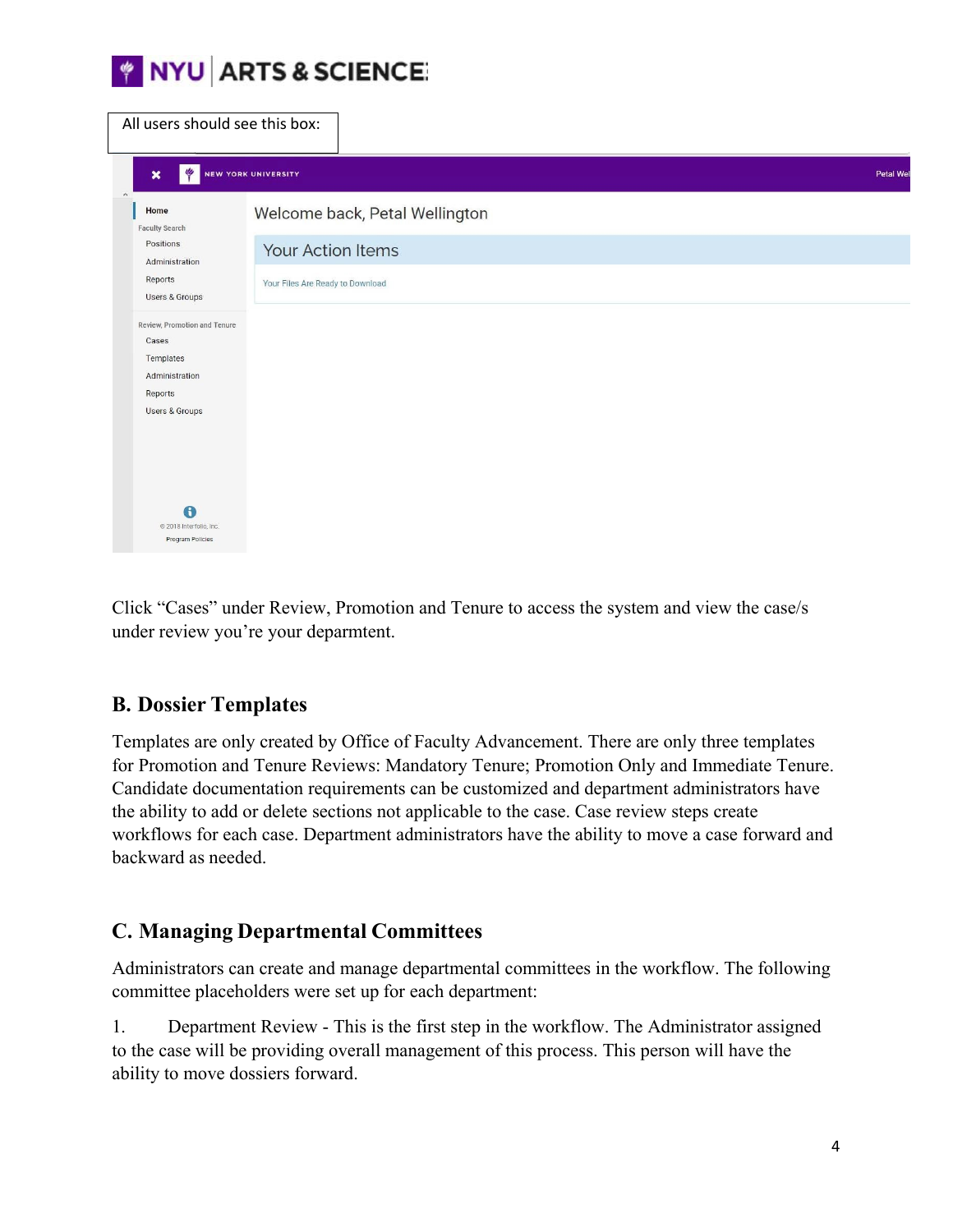

2. Department Advisory Committee - Administrators can add committee members to this case review section to access candidate files. Departmental Committee Report can be uploaded in this section.

3. Department Chair Review - Department Chair may be added to review final docket and upload Chair's Recommendation Letter.

You can now add individuals to these Departmental Committees by clicking on on "User & Group Management":



Click on "Committees" and then **O** Add Committee Name the committee, select the unit, then click "Save." You will then select committee members from a list of users in your unit.

The following committees are committees set up at the School level and will be populated at that level.

4. Associate Dean's Office Review – this is the first step after the department has approved the dossier. The dossier will come to the Dean's Office to make sure everything is complete.

5. Divisional Dean's Review - dossier is reviewed by the appropriate Divisional Dean.

6. Reader's Review - Two members of the Dean's Advisory Committee are designated as primary and secondary readers and assigned to read selected published works of the candidate.

7. FAS Dean's Advisory Promotion and Tenure Committee – initial review by FAS Promotions Committee.

8. Provost's Office Reviews – final reviews by Provost Office.

## **D. Requesting Letters of Reference**

Departments can request letters of reference, both internal and external, for the candidate in one of two ways:

1.**"Request Evaluation"** Tool. Click on the "Request Evaluation" button at the bottom of the candidate's Documents list.

**External Evaluations**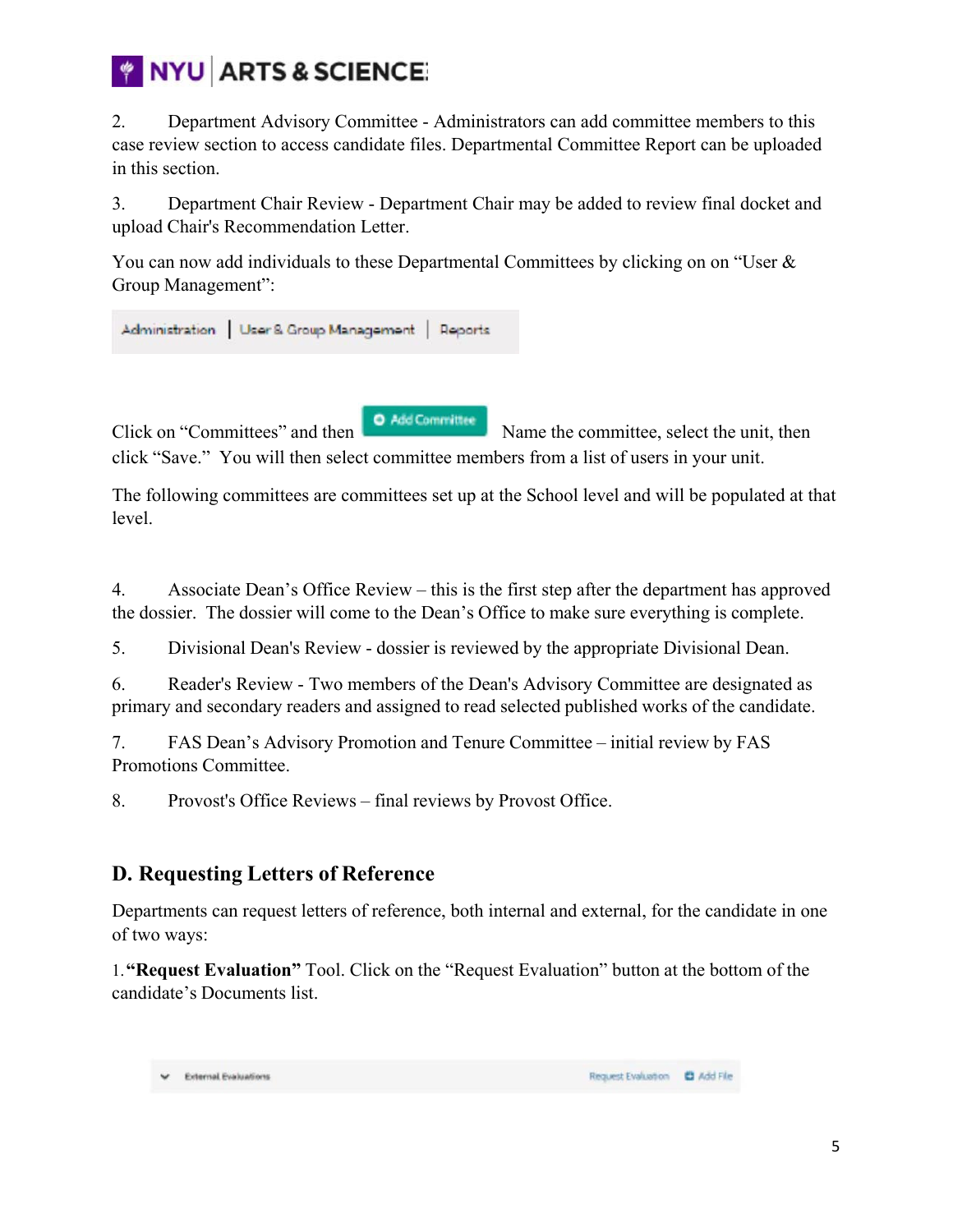

You can then identify the individuals to receive the requests, as well as provide a message and add documents for the individual to review (e.g., candidate's CV, preliminary materials). If you choose to include additional documents for the individual to review, you must add a section to the Dossier and upload those documents. That will allow you to add them to the request.

|                                 | Vanilla mesquita municial estatutur di Verantilità. Nu mani ca volubi samoni mesqui o le volubi antico del tornetti si sidi le estata è dive suo Diorconquesti estato catro dien esenzo hospi medalo quantità se que del equal |                           |                |
|---------------------------------|--------------------------------------------------------------------------------------------------------------------------------------------------------------------------------------------------------------------------------|---------------------------|----------------|
| Evaluato First Name             | Existence Leat Nome                                                                                                                                                                                                            | Extransional              |                |
| Distance                        | 3 per front                                                                                                                                                                                                                    | <b>THE REAL AND STATE</b> |                |
| El Aid Anather Englance         |                                                                                                                                                                                                                                |                           |                |
| <b>Balgan</b>                   |                                                                                                                                                                                                                                | <b>Geals</b>              |                |
| <b>Change School</b>            |                                                                                                                                                                                                                                | <b>Couline</b> O          |                |
| <b>Bungs</b>                    |                                                                                                                                                                                                                                | <b>James Fan</b>          | $\blacksquare$ |
| ● 第 東 2 名 3 3 3 = = ( ※ = ( 2 名 |                                                                                                                                                                                                                                | Annual 1                  |                |
|                                 |                                                                                                                                                                                                                                | Alexander-Driv            | $\rightarrow$  |
|                                 |                                                                                                                                                                                                                                |                           |                |
|                                 |                                                                                                                                                                                                                                |                           |                |
|                                 |                                                                                                                                                                                                                                |                           |                |

#### **OR**

**2. Request Reference Letters Outside of System**. The second way to request reference letters is to request them outside of the system (whatever your process has been in the past), and add them to the dossier by clicking on ""Add File "on the External Evaluations Section.

IMPORTANT: If the letters are added to this section, the faculty member does not have access to the letters.

|  | V External Evaluations | Request Evaluation <b>C</b> Add File |  |
|--|------------------------|--------------------------------------|--|
|--|------------------------|--------------------------------------|--|

All external reference letters outside of candidate's department) are confidential and cannot be viewed by the candidate. By including them in the External Evaluations section, they are not viewable by the candidate.

### **E. Managing Cases**

1. Department Advisory Committee and Chair Review of Dossier. Once a dossier has been forwarded to the Department Advisory Committee, individuals on that committee will be notified, and the dossier will then be visible in their Dashboard. When they click on the dossier, they will see the contents of the dossier, including Reference Letters. A new section will also